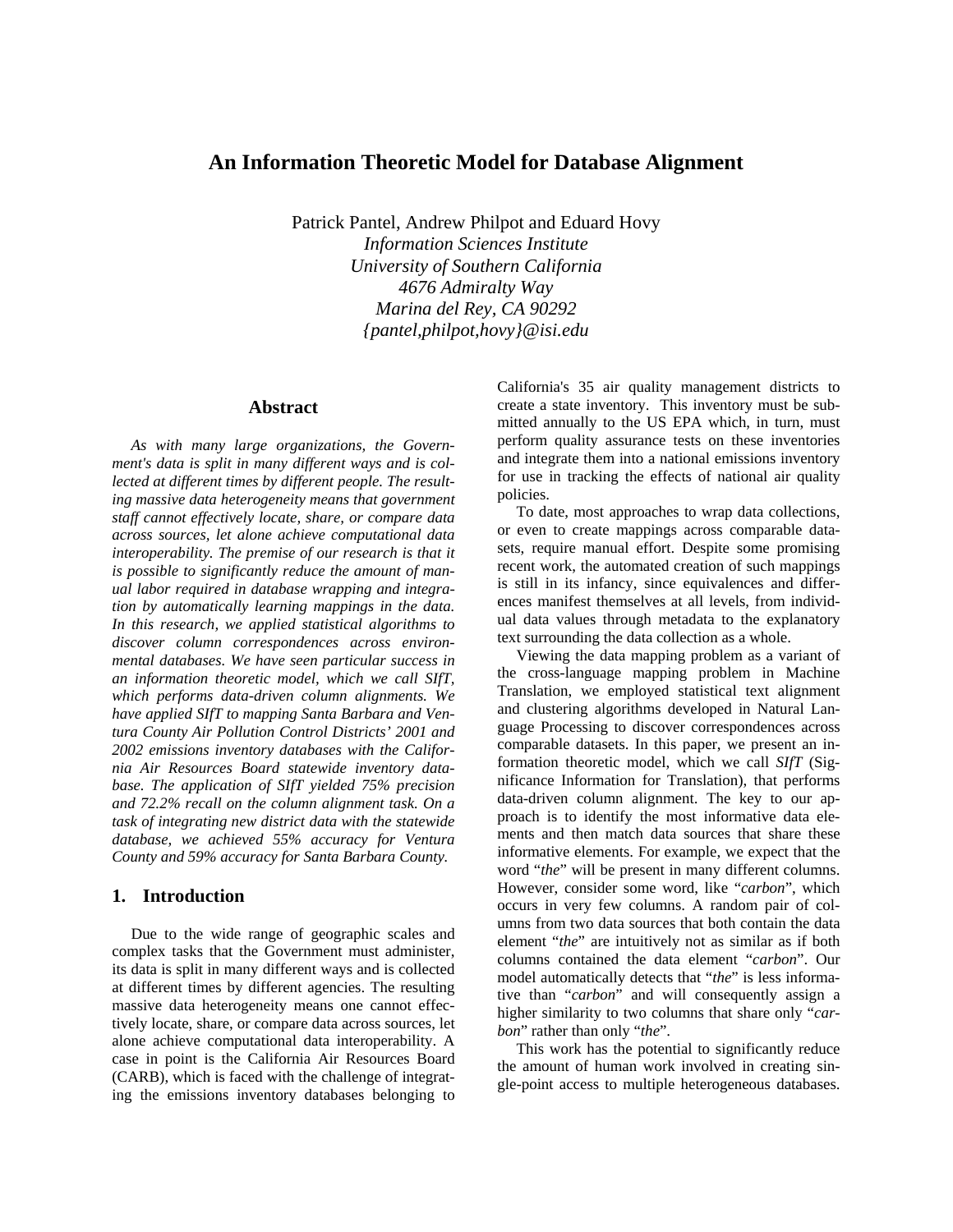The remainder of this paper is organized as follows. In the next section, we review related work in database alignment. Section 3 describes the environmental databases that we use as a testbed for alignment and in Section 4 we present our information-theoretic model for alignment. Our experimental results are presented in Section 4.4. Finally we conclude with a discussion and future work.

# **2. Related work**

A lack of standardization has made it very difficult to integrate various data sources. Integration and reconciliation of data across non-homogeneous databases is an old but unsolved and ever-growing problem. Some mechanism is required to standardize data types, reconcile slightly different views, and enable sharing.

For textual data, the information retrieval approach exemplified in web search engines such as Google and Yahoo! works reasonably well to find exact and close matches (around 40% precision & recall over the past decade, determined at the annual TREC<sup>1</sup> conferences).

For conventional databases, however, search engines are inappropriate. Instead, two approaches are possible. Either one can build a central data model that integrates the specialized metadata for each database, or one can create direct mappings across the data (cells, columns, rows, etc.) of the databases themselves. Both approaches are difficult. With regard to the former, various methods have been developed. The "global-as" view method [2][3] assumes that the central model is complete, but that local databases may deviate from it; access is via the central model. This model requires serious effort to extend. In contrast the "local-as" view method [8] assumes that the central model is incomplete, simply narrowing the sources to be further searched, which may require tedious additional search effort. In contrast, the "ontology method" uses a single overarching super-metadata model (the ontology) into which all databases' metadata descriptions are subordinated hierarchically [1][6].

The second general approach, creating mappings across individual (subsets of) data, is impossible to bring about for real-sized data collections unless (semi-) automated methods are used to find the mappings. Schema-based matching algorithms [13] align databases by matching the meta-data available in the databases (e.g., two tables with column name *zip\_code* are aligned; most approaches will also match columns labeled *zip* code and *zip*). However, since there is often no standardized naming scheme for meta-data,

 $\overline{a}$ 

schema-based methods often fail. Instance-based matching algorithms align databases using the actual data [5]. Such data driven methods typically fail when different columns share a common domain (e.g., business vs. residence phone numbers) or when matching columns that exhibit different encodings (e.g., a phone number field stored as a text string in one database and stored as a numerical field in another). Kang and Naughton [7], whose work most resembles ours, propose an information-theoretic model to match unaligned columns after schema- and instance-based matching fails. Given two columns *A.x* and *B.x* that are aligned, the model computes the association strength between column *A.x* with each other column in *A* and column *B.x* and each other column in *B*. The assumption is that the highly associated columns from *A* and *B* are the best candidates for alignment. In this paper, we adopt a similar information-theoretic model, but for instance-based matching. Instead of matching highly associated columns, which requires seed alignments, we find the data elements that are most highly associated to each column and then match columns that share these important data elements

### **3. Environmental databases**

We are working with the following set of domain data. Emissions inventories are being provided by staff at the California Air Resources Board (CARB) in Sacramento, who annually integrate the emissions inventory databases belonging to California's 35 Air Quality Management Districts (AQMD) to create a state inventory. This inventory must be submitted annually to the US EPA which, in turn, must perform quality assurance tests on these inventories and integrate them into a national emissions inventory for use in tracking the effects of national air quality policies.

To deliver their annual emissions data submittal to CARB, air districts have to manually reformat their data according to the specifications of CARB's emission inventory database called California Emission Inventory Development and Reporting System (CEI-DARS). Every time the CEIDARS data dictionary is revised (as has happened several times recently, for example in 2002), work is required on the part of AQMD staff to translate emissions data into the new format. Likewise, when CARB provides emissions data to US EPA's National Emission Inventory (NEI), significant effort is required by CARB staff to translate data into the required format.

Our testbed for this research consists of the 2001 and 2002 Santa Barbara County Air Pollution Control District (SBCAPCD) and Ventura County Air Pollution Control District (VCAPCD) emissions inventories, two of the 35 California air districts.

<sup>&</sup>lt;sup>1</sup> The Text REtrieval Conference (TREC) provides the infrastructure necessary for large-scale evaluation of text within the information retrieval community.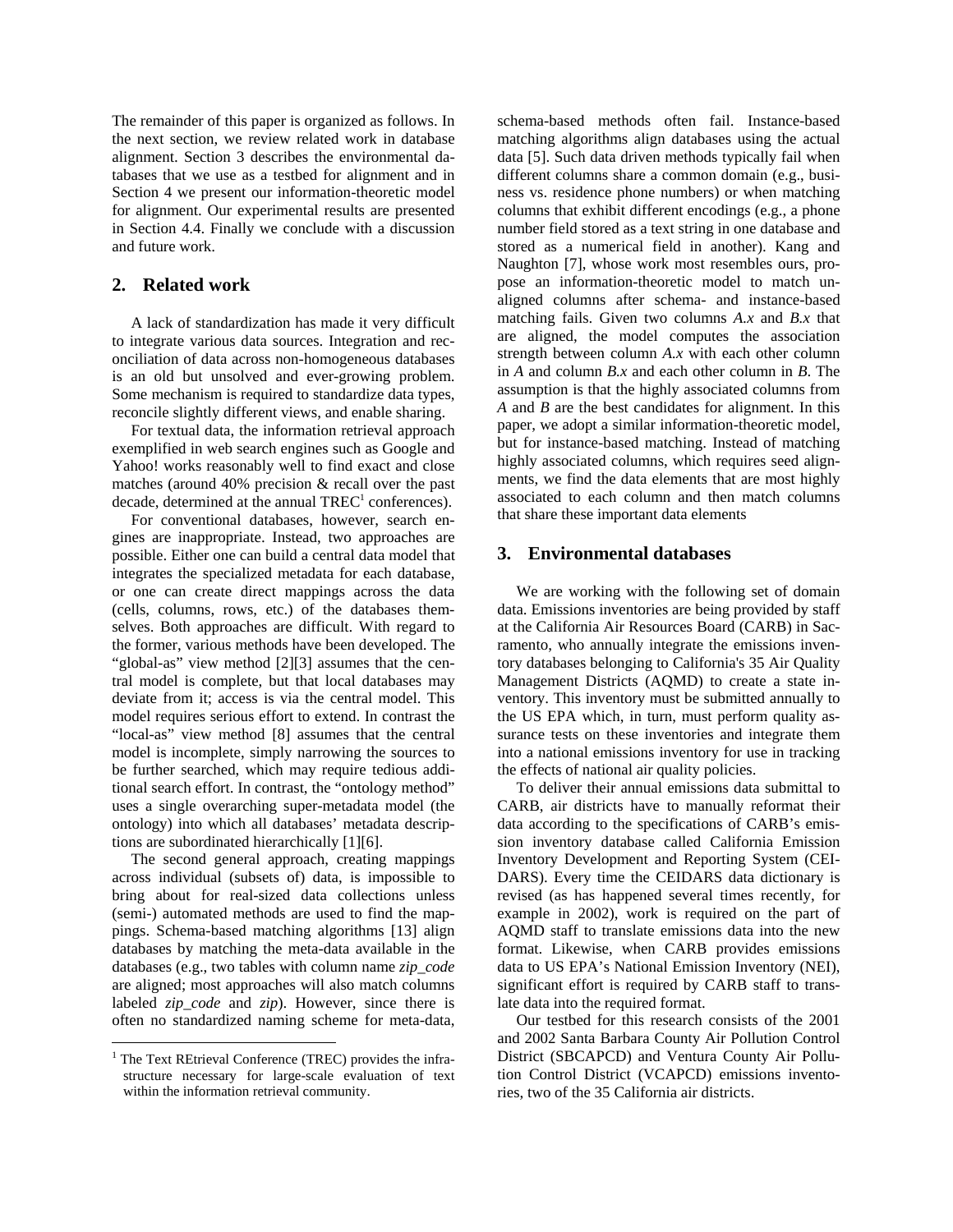### **4. Data-driven alignment**

The key to our approach is to first identify, using an information-theoretic model, the most informative data elements and then match data sources that share these informative elements. For example, in our case study of matching SBCAPCD and CARB schemas, since the source data is from Santa Barbara County, we expect that many of the columns in SBCAPCD will contain the word "Santa Barbara" (e.g., factory names, locations, addresses, etc.) However, only one column contains the word "Wingerden." Therefore, a random pair of columns from SBCAPCD and CARB that both contain the data element "Santa Barbara" are intuitively not as similar as if both columns contained the data element "Wingerden." Our model automatically detects that "Santa Barbara" is less informative than "Wingerden" and will consequently assign a higher similarity to two columns that share only "Wingerden" rather than only "Santa Barbara."

#### **4.1. Information theoretic model**

Informative elements are measured in *SIfT* using an information theoretic model called mutual information. Similar columns are discovered using a clustering algorithm called CBC [9].

In any clustering application, the critical step is representing the data such that elements group together according to the desired output. For example, if we want to cluster medical patients according to their possible diseases, we might represent them by their height, weight, age, gender, whether they smoke or not, etc.; we would not, however, represent them by their favorite board game or favorite movie since with this representation we would likely group the patients according to their entertainment preferences.

The representation of an element is often called a feature vector (or vector space model). Each feature is simply a measurement of the element. For example, in clustering data points on a 3-dimentional graph, we would represent each point using three features: the *x*, *y*, and *z* coordinates. These three measurements completely describe the points.

#### **4.1.1. Feature representation**

In aligning inter-database columns *s* and *t*, we assume that *s* and *t* contain similar but not necessarily identical fields (accounting for noise and discrepancies in the data). One representation for columns is simply the data fields they contain. Consider the following database columns taken from two databases *S* and *A*:

```
S.phone.number: 
   310-555-6789, 310-555-0987, 
   780-433-9393, … 
A.area: 
   310, 310, 780, … 
A.ph: 
   555-6789, 555-0987, 433-9393, …
```
We could represent these columns using their field values with a frequency of occurrence as measurement. For the above example, the feature vectors using this representation would be:

```
S.phone.number: 
  310-555-6789 1 
  310 - 555 - 0987780-433-9393 1 
A.area: 
  310 2 
  780 1 
A.ph: 
  555-6789 1 
  555-0987 1 
  433-9393 1
```
Notice that none of these features overlap and consequently a clustering algorithm would not discover any similarity between the columns. In this research, we enrich the feature space by classifying data columns within several feature domains (e.g., zip code, phone number, state, positive integer, …) Once a column is classified within a particular feature domain, the feature types associated with that domain are extracted for the column's feature vector (e.g., *zip5* – the first five digits of a zip code, *zip4* – the last four digits of a nine-digit zip code, *area* – the area code of a phone number, *exch* – the 3-digit phone number exchange, *phone* – the seven-digit local phone number, *ext* – the extension of any digits after a 10-digit phone number). We also add domain specific feature domains. We implemented a total of 20 feature domains.

The algorithm we use for recognizing these domains simply searches for patterns that describe the domain. For example, a 10-digit phone number is recognized if the first three digits are a known area code, the fourth digit is between [2-9], and the rest of the field is numeric. If our patterns do not fire on a particular column (e.g., a column containing international phone numbers), then the catch-all Text feature domain will always fire.

We allow the user of the system to decide which feature domains and associated feature types are active for any given alignment. Suppose a column is identified as a phone number and we decide to extract feature types *area* and *phone* for all phone numbers. Then for each field such as "310-555-6789", the system extracts two features with frequency 1:

```
area:310 1 
phone:555-6789 1
```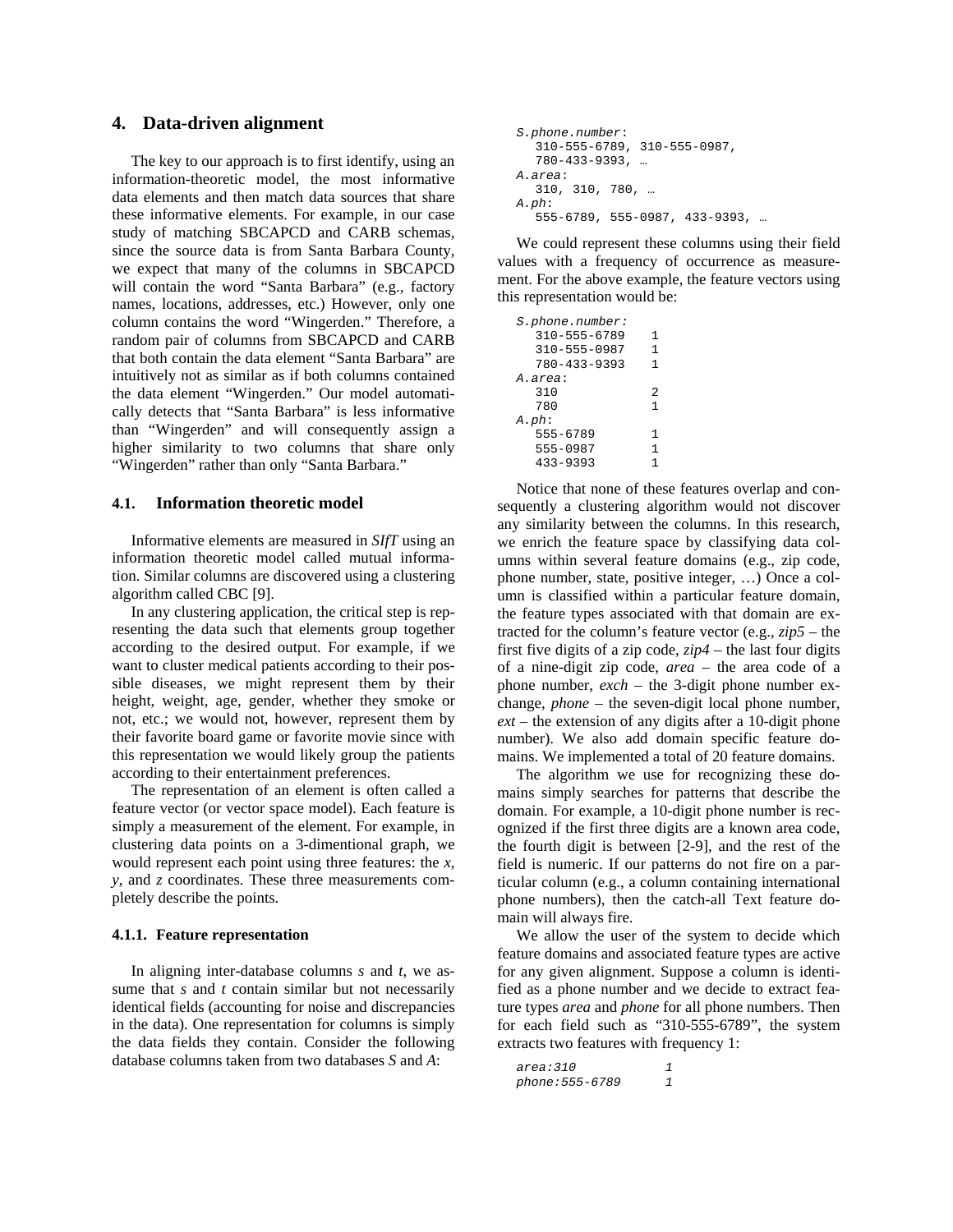Similarly, for fields such as "555-6789", we extract a single feature:

phone: 555-6789 1

Now, we see some overlap between the columns *S.phone.number* and *A.ph* from the previous section. A clustering algorithm could therefore discover a similarity between the two columns.

#### **4.1.2. Mutual-information vector-space model**

Representing data for clustering requires both a feature representation and a measurement of the features. We now describe our model for measuring the feature types described in the previous section.

Above, we measured each feature by its frequency of occurrence. However, certain features are more informative than others. For example, the common word '*the*' will be present in many text strings. Two strings that happen to contain the word '*the*' does not indicate as much similarity as if they contained an uncommon word such as '*carbon'*.

Pointwise mutual information is commonly used to measure the association strength between two events [4]. It essentially measures the amount of information one event gives about another. For example, knowing that a column contains the word '*the*' is not informative of the contents of that column (because *the* is common across many columns). Conversely, if very few columns contain the word *carbon*, then that word is an informative feature (i.e. if columns *p* and *q* from different databases happen to contain *carbon*, then they are more likely to be aligned than if they shared the word *the*).

The pointwise mutual information between two events *x* and *y* is given by:

$$
mi(x, y) = \log \frac{P(x, y)}{P(x)P(y)}
$$

Mutual information is high when *x* and *y* occur together more often than by chance. Mutual information compares two models (using KL-divergence) for predicting the co-occurrence of *x* and *y*: one is the MLE (maximum-likelihood estimation) of the joint probability of *x* and *y* and the other is some baseline model. In the above formula, the baseline model assumes that *x* and *y* are independent. Note that in information theory, mutual information refers to the mutual information between two random variables rather than between two events as used in this paper. The mutual information between two random variables *X* and *Y* is given by:

$$
MI(X,Y) = \sum_{x \in X} \sum_{y \in Y} P(x,y) \log \frac{P(x,y)}{P(x)P(y)}
$$

The mutual information between two random variables is the weighted average (expectation) of the pointwise mutual information between all possible combinations of events of the two variables.

For each element (column) *e*, we first construct a frequency count vector  $C(e) = (c_{e1}, c_{e2}, ..., c_{em})$ , where *m* is the total number of features and  $c_{ef}$  is the frequency count of feature *f* occurring in element *e*. Here, *cef* is the number of times column *e* contained a feature *f*. For example, in column *e* = *A.area* from Section 4.1.1, one feature is *area:310* with count 2.

We then construct a mutual information vector  $MI(e) = (mi_{e1}, mi_{e2}, \ldots, mi_{em})$  for each column *e*, where  $mi_{ef}$  is the pointwise mutual information between column *e* and feature *f*, which is defined as:

$$
mi_{ef} = \log \frac{\frac{c_{ef}}{N}}{\frac{\sum\limits_{i=1}^{n} c_{ij}}{N} \times \frac{\sum\limits_{j=1}^{m} c_{ej}}{N}}
$$

where *n* is the number of columns and  $N = \sum_{i=1}^{n} \sum_{j=1}^{n}$ *n i*  $\sum_{i=1}^{m} c_{ij}$  is

the total frequency count of all features of all columns.

A well-known problem is that mutual information is biased towards infrequent elements/features. We therefore multiply *mief* with the following discounting factor [9]:

$$
\frac{c_{\mathcal{G}}}{c_{\mathcal{G}}+1} \times \frac{\min\left(\sum_{i=1}^{n} c_{\mathcal{G}}, \sum_{j=1}^{m} c_{j} \right)}{\min\left(\sum_{i=1}^{n} c_{\mathcal{G}}, \sum_{j=1}^{m} c_{j} \right)+1}
$$

#### **4.2. Similarity metric**

To cluster elements, we need a measure of similarity (or distance) between them. We construct a matrix containing the similarity between each pair of columns  $e_i$  and  $e_j$  using the cosine coefficient of their mutual information vectors [11]:

$$
sim(e_i, e_j) = \frac{\sum_{f} m i_{e,f} \times m i_{e,f}}{\sqrt{\sum_{f} m i_{e,f}^2 \times \sum_{f} m i_{e,f}^2}}
$$

This measures the cosine of the angle between two mutual information vectors. A similarity of 0 indicates orthogonal vectors whereas a similarity of 1 indicates identical vectors. For two very similar elements, their vectors will be very close and the cosine of their angle will approach 1. A nice property of the cosine metric is that it is not very sensitive to 0-valued features. Hence, given a column containing all California EPA facilities and another containing only Santa Barbara facilities, cosine will find a similarity even though all non-Santa-Barbara facilities will have frequency 0 in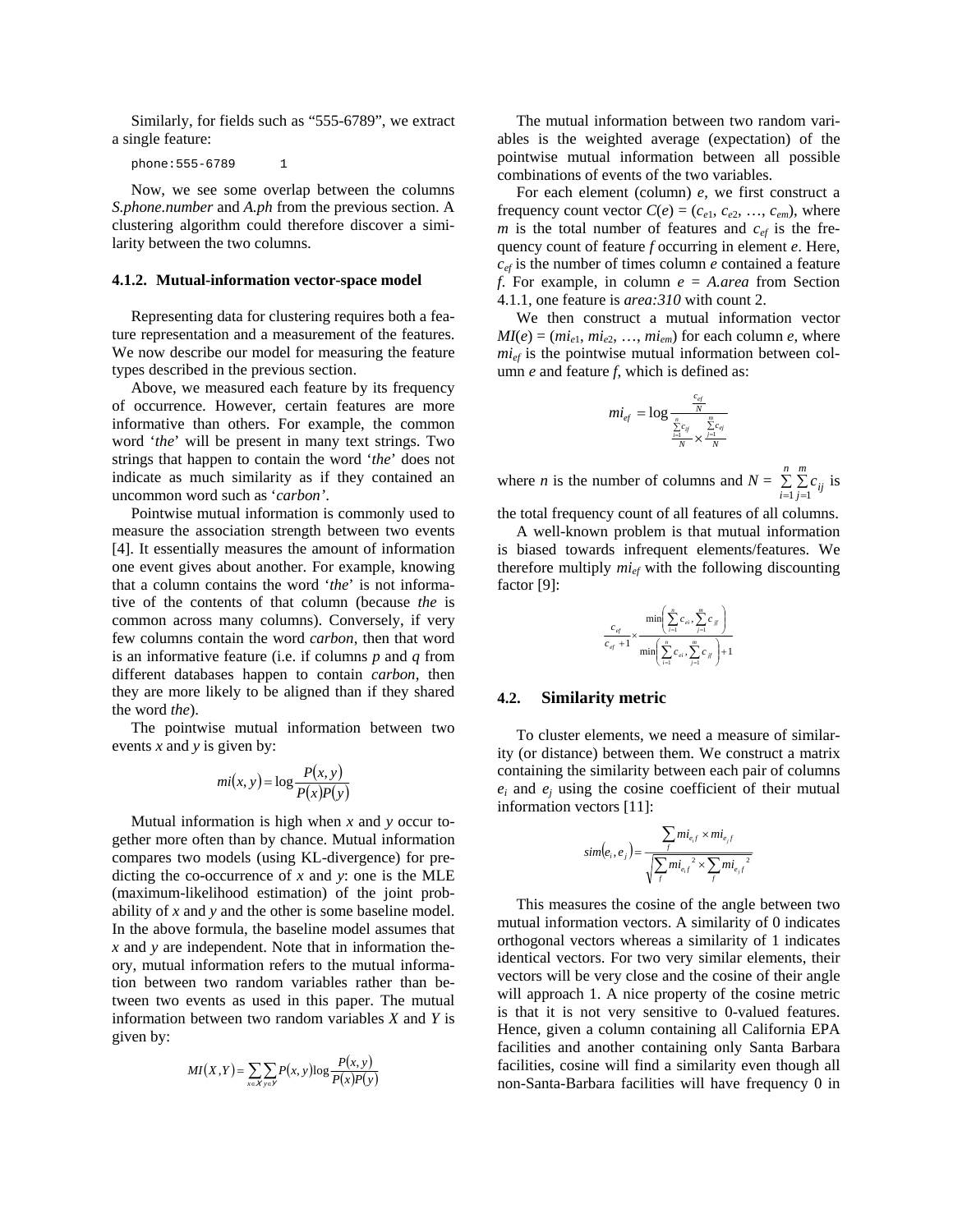

**Figure 1.** Experimental design for automatically generating a data transfer between VCAPCD/SBCAPCD and CARB for 2002 given historical 2001 data.

the second column. In other words, the absence of a matching feature is not as strong an indicator of dissimilarity as the presence of one is an indicator of similarity. Other measures like the Euclidean distance do not make this distinction.

## **4.3. Alignment**

Applying the clustering algorithm described in [9], *SIfT* generates a similarity matrix containing the cosine similarity between each pair of columns across databases. For each column from source database *A*, we simply align it with its most similar columns from target database *S* such that the similarity between the pair of columns is above a certain threshold θ.

#### **4.4. Scalability**

Computing the similarity matrix described in Section 4.2 is daunting for large element and feature spaces. The complexity of a brute force algorithm is  $O(n^2 f)$ , where *n* is the number of elements and *f* is the feature space.

However, a simple heuristic drawing on the properties of mutual information drastically reduces the actual running time of the algorithm. For each element *e*, we must compute its similarity with every other element by comparing their feature vectors. By sorting the features of element *e* in decreasing order of mutual information and applying a conservative minimum threshold (e.g., we used a threshold of 0.5 in our experiments), we can reduce the feature vector to only the most informative features. Using reverse indexing on the features, we need only compare *e* with the elements, *E*, which share at least one of *e*'s features. Remember that a feature of an element will have high mutual information only if that feature does not coexist with many other elements. Consequently, the size of *E* will be much smaller than the total number of elements *n*.

We use the above heuristic in our system. Another option is to use randomized algorithms, which have been shown to reduce the complexity of cosine from  $O(n^2 f)$  to  $O(n f)$ ; see [10] for details.

## **5. Evaluation**

Given two heterogeneous databases, the goal of our task is to automatically generate the same alignment that a human expert would generate. A step forward is to greatly reduce the number of alignment decisions considered by a human expert.

We evaluate our system on environmental databases. In the next section, we describe our experimental setup. In Section 5.2, we measure the precision and recall of *SIfT* alignments against a manually constructed gold standard as well as measure the reduction in human effort to generate a manual alignment. Then, in Section 5.3, we measure *SIfT*'s accuracy in automatically integrating 2002 California air quality districts' data with the California-wide emissions inventory database using historical data.

## **5.1. Experimental setup**

The source material we use for mappings, in the form of individual data sets, metadata schemas, etc., was provided by the Santa Barbara County Air Pollution Control District (SBCAPCD) and Ventura County Air Pollution Control District (VCAPCD). Both provided a complete archive of the emissions inventory it conducted for 2001 and 2002, covering facilities, devices, processes, permitting history, as well as criteria and toxic emissions. Mapping target material, including an integrated database and its metadata schema, was provided by the California Air Resources Board (CARB), in the form of the statewide emissions inventories for 2001 and 2002.

To be of practical use to our governmental partners, our challenge lies both in the post-analysis of a data transfer between district and state and on integrating new data as it becomes available each year. This is a challenge since the data formats may change on both sides (the collectors and the integrators). Since, however, changes year by year are not likely to be large, we can try to reconcile the possibly divergent evolutions automatically, thereby closing the loop by automatically generating the data integration.

Figure 1 shows our experimental design for automatically generating a data transfer between California districts and CARB for 2002 given historical 2001 data. First, applying *SIfT* as a post-analysis to the 2001 transfer (arrow *a*), we learn the mappings between the data columns for 2001 (evaluation of this step is shown in Section 5.2). Then, given the schema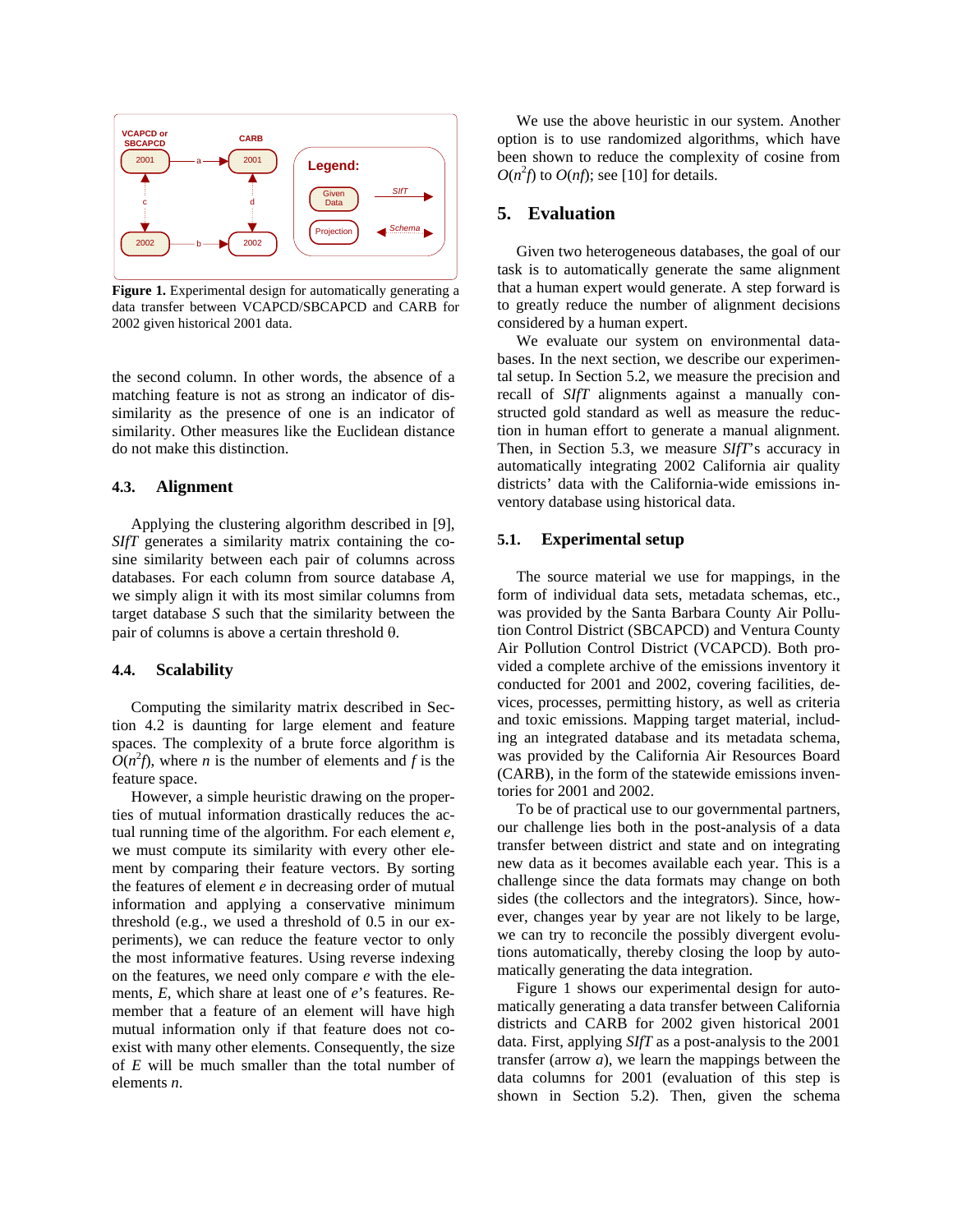| S <sup>1</sup><br>to gold standard                                      | Address @ http://sft.isi.edu:0000/handle-decide? THRESHOLD.TEXTP=0.0b. FEATURE.TEXTP=identity<br>Detail Best Alignments | Examine alignment of:<br>SB2001.inv_process.PROCESS_DESCRIPTION |                  | to<br>$\frac{1}{2}$ top 1                                     | where match strength is<br>at least 0.12                                                                      |                |           |
|-------------------------------------------------------------------------|-------------------------------------------------------------------------------------------------------------------------|-----------------------------------------------------------------|------------------|---------------------------------------------------------------|---------------------------------------------------------------------------------------------------------------|----------------|-----------|
| · View alignments<br>· Evaluate with respect<br>. Recap the table pairs |                                                                                                                         |                                                                 |                  | matches                                                       |                                                                                                               |                |           |
| • Save alignments to<br>Excel/CSV file                                  | SB2001.inv process.PROCESS DESCRIPTION<br>Declared varchar (50)<br>Type: TEXTP<br>Feature domain Anything (text)        |                                                                 | <b>ResetForm</b> | Similarity=0.79                                               | ASB2001.pro2001 sb.PRDESC<br>Type:<br>Declared varchar(40)<br><b>TEXTP</b><br>Feature domain: Anything (text) |                |           |
| - Informal catalog of                                                   | Feature used to classify, identity                                                                                      |                                                                 |                  | Why Did These Match?                                          | Feature used to classify, identity                                                                            |                |           |
| column types                                                            | Cardinality:<br>8754 rows, 2058 non-NULL, 197 unque                                                                     |                                                                 |                  |                                                               | Cardinality:<br>4574 rows, 996 non-NULL, 128 unique                                                           |                |           |
|                                                                         | Features:<br>Total frequency 8754, showing top 10                                                                       |                                                                 |                  |                                                               | Features:<br>Total frequency 4574, showing top 10                                                             |                |           |
|                                                                         | Feature                                                                                                                 | Mutual<br>Info                                                  | Frequency        |                                                               | Feature                                                                                                       | Mutual<br>Info | Frequency |
|                                                                         | <b>Flashing Loss</b>                                                                                                    | 5.96                                                            | 73               | Gold standard match: 0.68                                     | CONTROLLED                                                                                                    | 5.93           | 55        |
|                                                                         | Working Loss                                                                                                            | 5.79                                                            | 608              | Annotations:                                                  | Unsafe                                                                                                        | 5.83           | 30        |
|                                                                         | Catalytic Converter                                                                                                     | 5.79                                                            |                  | c: Noisy yet defensible match<br>31 t value string truncation | <b>UNCONTROLLED</b>                                                                                           | 5.76           | 29        |
|                                                                         | Control                                                                                                                 |                                                                 |                  | needed for match                                              | <b>UNPLANNED</b>                                                                                              | 5.71           | 21        |
|                                                                         | <b>Breathing Loss</b>                                                                                                   | 5.79                                                            | 600              |                                                               | <b>PLANNED:</b>                                                                                               | 5.64           | 18        |
|                                                                         | Uncontrolled (57% Of<br>1993)                                                                                           | 5.66                                                            | 23               |                                                               | <b>CONTINUOUS</b>                                                                                             |                |           |
|                                                                         | <b>CONTROLLED</b>                                                                                                       | 5.36                                                            | 58               |                                                               | <b>Breathing Loss</b>                                                                                         | 5.60           | 263       |
|                                                                         | <b>UNCONTROLLED</b>                                                                                                     | 5.29                                                            | 33               |                                                               | Working Loss                                                                                                  | 5.58           | 261       |
|                                                                         | Unsafe                                                                                                                  | 5.21                                                            | 30               |                                                               | <b>PLANNED:</b><br><b>INTERMITTENT</b>                                                                        | 5.55           | 15        |
|                                                                         | <b>UNPLANNED</b>                                                                                                        | 5.10                                                            | 21               |                                                               | Controlled: Diesel                                                                                            | 5.47           | 13        |
|                                                                         | Controlled: Natural Gas                                                                                                 | 5.07                                                            | 16               |                                                               | Uncontrolled:<br>Diesel                                                                                       | 5.47           | 13        |

**Figure 2.** A correct alignment discovered by *SIfT* between the *Process Description* columns in the SBCAPCD and CARB databases. Here, the feature type is "TEXTP" so the fully qualified features are "TEXTP:Flashing Loss", "TEXTP:Working Loss", …

| <b>2 Compared Features Frame - Microsoft Internet Explorer</b>                                                                                                                                                                                                                                                                                                                                                                                                                                                                                                                                                                                                                                                                                                                                                                                                                                                                                                                                                                                                                                                                                                                                                                                                                                                                                                                                                                                                                                                                                                                                                                                                                                                                                                                                                                                                                                                                                                                                                                                                                                                                                                                                                                                                                                                                                                                                                                                                                                                                                                                                                                                                                                                                                                                                                                                                                                                                                                                                                                                                                                                                                                                                                                                                                                                                                                                                                                                                                                                                                                                                                                                                                                                                                                                                                                                                                                                                                                                                                                                                                                                                                                                                                                                                                                                                                                                                                                                                                                                                                                                                                                                                                                                                                                                                                                                         |  |  |  |  |  |  |
|--------------------------------------------------------------------------------------------------------------------------------------------------------------------------------------------------------------------------------------------------------------------------------------------------------------------------------------------------------------------------------------------------------------------------------------------------------------------------------------------------------------------------------------------------------------------------------------------------------------------------------------------------------------------------------------------------------------------------------------------------------------------------------------------------------------------------------------------------------------------------------------------------------------------------------------------------------------------------------------------------------------------------------------------------------------------------------------------------------------------------------------------------------------------------------------------------------------------------------------------------------------------------------------------------------------------------------------------------------------------------------------------------------------------------------------------------------------------------------------------------------------------------------------------------------------------------------------------------------------------------------------------------------------------------------------------------------------------------------------------------------------------------------------------------------------------------------------------------------------------------------------------------------------------------------------------------------------------------------------------------------------------------------------------------------------------------------------------------------------------------------------------------------------------------------------------------------------------------------------------------------------------------------------------------------------------------------------------------------------------------------------------------------------------------------------------------------------------------------------------------------------------------------------------------------------------------------------------------------------------------------------------------------------------------------------------------------------------------------------------------------------------------------------------------------------------------------------------------------------------------------------------------------------------------------------------------------------------------------------------------------------------------------------------------------------------------------------------------------------------------------------------------------------------------------------------------------------------------------------------------------------------------------------------------------------------------------------------------------------------------------------------------------------------------------------------------------------------------------------------------------------------------------------------------------------------------------------------------------------------------------------------------------------------------------------------------------------------------------------------------------------------------------------------------------------------------------------------------------------------------------------------------------------------------------------------------------------------------------------------------------------------------------------------------------------------------------------------------------------------------------------------------------------------------------------------------------------------------------------------------------------------------------------------------------------------------------------------------------------------------------------------------------------------------------------------------------------------------------------------------------------------------------------------------------------------------------------------------------------------------------------------------------------------------------------------------------------------------------------------------------------------------------------------------------------------------------------------------------|--|--|--|--|--|--|
| Favorites Tools<br>Help<br>File<br>Edit<br>View                                                                                                                                                                                                                                                                                                                                                                                                                                                                                                                                                                                                                                                                                                                                                                                                                                                                                                                                                                                                                                                                                                                                                                                                                                                                                                                                                                                                                                                                                                                                                                                                                                                                                                                                                                                                                                                                                                                                                                                                                                                                                                                                                                                                                                                                                                                                                                                                                                                                                                                                                                                                                                                                                                                                                                                                                                                                                                                                                                                                                                                                                                                                                                                                                                                                                                                                                                                                                                                                                                                                                                                                                                                                                                                                                                                                                                                                                                                                                                                                                                                                                                                                                                                                                                                                                                                                                                                                                                                                                                                                                                                                                                                                                                                                                                                                        |  |  |  |  |  |  |
| ○ Search ☆ Favorites → ○ ○ ○ □ □ 38<br>i zi                                                                                                                                                                                                                                                                                                                                                                                                                                                                                                                                                                                                                                                                                                                                                                                                                                                                                                                                                                                                                                                                                                                                                                                                                                                                                                                                                                                                                                                                                                                                                                                                                                                                                                                                                                                                                                                                                                                                                                                                                                                                                                                                                                                                                                                                                                                                                                                                                                                                                                                                                                                                                                                                                                                                                                                                                                                                                                                                                                                                                                                                                                                                                                                                                                                                                                                                                                                                                                                                                                                                                                                                                                                                                                                                                                                                                                                                                                                                                                                                                                                                                                                                                                                                                                                                                                                                                                                                                                                                                                                                                                                                                                                                                                                                                                                                            |  |  |  |  |  |  |
| Address<br>http://sift.isi.edu/cgi-bin/searchFeatures.pl?q1=5B2001.inv_process.PROCESS_DESCRIPTION8q2=ASB2001.pro2001_sb.PRDESC8dbpath=/nfs/isd3/philpot/lisp/system/sift/exp/NHPHA/CBC/features.hdr8showsco \                                                                                                                                                                                                                                                                                                                                                                                                                                                                                                                                                                                                                                                                                                                                                                                                                                                                                                                                                                                                                                                                                                                                                                                                                                                                                                                                                                                                                                                                                                                                                                                                                                                                                                                                                                                                                                                                                                                                                                                                                                                                                                                                                                                                                                                                                                                                                                                                                                                                                                                                                                                                                                                                                                                                                                                                                                                                                                                                                                                                                                                                                                                                                                                                                                                                                                                                                                                                                                                                                                                                                                                                                                                                                                                                                                                                                                                                                                                                                                                                                                                                                                                                                                                                                                                                                                                                                                                                                                                                                                                                                                                                                                         |  |  |  |  |  |  |
| Compare feature vectors of SB2001.inv process.PROCESS DESCRIPTION vs. ASB2001.pro2001 sb.PRDESC                                                                                                                                                                                                                                                                                                                                                                                                                                                                                                                                                                                                                                                                                                                                                                                                                                                                                                                                                                                                                                                                                                                                                                                                                                                                                                                                                                                                                                                                                                                                                                                                                                                                                                                                                                                                                                                                                                                                                                                                                                                                                                                                                                                                                                                                                                                                                                                                                                                                                                                                                                                                                                                                                                                                                                                                                                                                                                                                                                                                                                                                                                                                                                                                                                                                                                                                                                                                                                                                                                                                                                                                                                                                                                                                                                                                                                                                                                                                                                                                                                                                                                                                                                                                                                                                                                                                                                                                                                                                                                                                                                                                                                                                                                                                                        |  |  |  |  |  |  |
| identity<br>Flashing Loss, CONTROLLED, Unsafe, Working Loss, Catalytic Converter Control, Breathing Loss, UNCONTROLLED, UNPLANNED, Uncontrolled (57% Of<br>1993), PLANNED: CONTINUOUS, PLANNED: INTERMITTENT, Uncontrolled: Natural Gas, Controlled: Diesel, Uncontrolled: Diesel, Controlled: Natural<br>Gas, Diesel Oil #2, Accessible, PURGE & PILOT, #2 Fuel Oil, Jp-8, E-500, E-100, Withdrawal Loss, Gasoline, Maneuver, DIESEL, Kiln/Furnace: #2 Fuel Oil, SOx<br>Emissions: SOx Compliance Monitoring, All Losses, Residual Oil, Cruise (Ocs), SOx: Source Test: 01/01/00-05/10/00, #6 Oil, SOx Emissions: SOx Compliance Monitoring<br>Protocol, Kiln/Furnace: ROC/NOz/CO Emissions, Hotel, In-Transit (Ocs), PM Emissions, Unplanned Breakdown, Planned - Other, Planned: Other, Purge And Pilot,<br>Planned: Pilot Gas, CEMS, Rim Seal/Deck Fitting Loss, Propane, #4 Oil, Deck Fitting Loss, Controlled By Rto, Unleaded Mogas (Mur), ROC/NOx/PM/CO Emissions,<br>Diesel (Df-2), #2 Diesel Oil, Main Engines-Uncontrolled, Distillate Oil/Amber 363, Unsafe Valves/Connections, From Dump Tank To Screen Cleaner, Auxilliary<br>Engines, Planned: Pilot, Distillate Oil #2, Nox Controlled, Planned - Continuous, Jet Fuel (Jp-4), From Gravity Separator To Stoner Separat, Controlled<br>Valves/Connections, IDLE, Splash Loading (1/94 - 3/94), Product Throughput, Gas Turbine, Tidelands, Combustion: #4 Oil, Cruise (Tidelands), Combustion: #2 Diesel Oil,<br>Combustion: Natural Gas, From Gravity Separator To Stoner Separator, Natural Gas, Distillate Oil, Casing Gas, Loading Rack, Test, Unplanned: Infrequent, Fuel Gas<br>(11.05 MMBtu/hr Rating), Uncontrolled Spot Charter, Bow Thruster, From Screen Cleaner To Gravity Separator, Spot Charter-Uncontrolled, Valves/Connections<br>Monthly, Waste Gas (0.97 MMBtu/hr Rating), Withdrawal Losses, Generator Engines, NG: NOX/CO EMISSIONS, NG: ROC/SOX/PM EMISSIONS,<br>Inaccessible, Unplanned Other Flaring: SRU Failure, Unplanned - Emergency, Planned, Active Storage Piles, Low Pressure System: Planned: Purge, Planned -<br>Continuous AG, Planned-Intermittent, Active Piles (5 Acres), From Bucket Elevator To Bean Screen, Incineration In B-801a And/Or B-801b, From Dobie Roll To<br>Polisher, C: Nox Emissions, Fuel Oil #2/Amber 363, Planned: Well Testing, Included in #0115, LR-9: DISTILLATE, Valves - Monthly, Active Piles, Planned<br>Pilot/Purge Flaring: Pilot Gas, From Polisher To Screen, Inactive Piles, Deck Fitting Losses, Unplanned: Infrequent - Sour, From Gravity Separator To Bean<br>Polisher, LR-8: NAPHTHA, Planned: Oil Plant Shutdown, Planned Pilot/Purge Flaring: Purge Gas, Standing Loss, Planned: Continuous Purge, From Gravity<br>Separator To Dump Tank, PILOT & PURGE, Planned: Infrequent, Inactive Storage Piles, Unplanned: Emergency, Pipeline Quality, Acreage Moved-Uncontrolled,<br>Planned: Plant Purge/Maintenance, Planned - Continuous LP, Valves Monthly, From Lw Conveyor Belt To Polisher, Planned-Continuous, Connections - Monthly,<br>Epa Low Sulfur Diesel, Submerged Loading, NG: UNCONTROLLED, C: Co/Roc/Sox/Pm Emissions, Rim Seal Losses, Acreage Moved-Controlled, Main<br>Engines, Reservoir Gas, SUBMERGED LOADING WITH VR, Pilot, Unplanned - Other, Inactive Piles (78 Acres), Field Gas, Butane, sdf, Work, Sru/Trs Incineration<br>In B-801a And/Or B- Unplanned Other Flaring: Worst Case Emer, From Stoner Separator To Dobie Roll Or P. Planned Continuous Flaring-Compressor Se, From Polisher To<br>Ko Polisher Conveyor Be, Planned Other Flaring: Startups And Main, Planned Continuous Flaring-Baseline Syst. Unplanned: Sulfur Plant Failure, Planned Other Flaring: Startups<br>And Maintenance, Unplanned: Continuous, Combustion: Lng Fuel, Rim Seal Loss, Portable Air Compressor, Sru/Trs Incineration In B-801a And/Or B-801b, Cruise Only (Ocs),<br>Planned Continuous Flaring-Baseline System Leakage, test 6 -1, Pump Compressor, Mineral Throughput, Second Process, Sump Pit Waste Water Tank, Combined: Gas<br>Turbines/Duct Burners, First Process, Test 5, Planned: Infrequent Sour, Rog Emissions, Planned: Gas Plant Shutdown, test 8-1, permitted, Third Process, Fourth Proces, Duct<br>Burners, Gas Turbine By-Pass, We, Catalytic Converter (Controlled 43% Of 1993), gffg, SOx: Source Test: 1/1/00-5/10/00, From Stoner Separator To Dobie Roll Or Polisher,<br>SOx Emissions: Source Testing, VARIANCE: CASE #17-98E, From Polisher To Ko Polisher Convevor Belt, Planned: Pilot/Purge, Unplanned Other Flaring: Worst Case<br>Emergency, Kiln/Furnace: #4 Fuel Oil, Gas Turbines Bypass, Unplanned: Amine Unit Failure, test 7 - 1, Planned Continuous Flaring-Compressor Seal Leakage, Nox / Co<br>Combustion, Furnaces #1 & 2, "NULL", Crude Oil, Ocs |  |  |  |  |  |  |
| <b>Done</b><br>My Computer                                                                                                                                                                                                                                                                                                                                                                                                                                                                                                                                                                                                                                                                                                                                                                                                                                                                                                                                                                                                                                                                                                                                                                                                                                                                                                                                                                                                                                                                                                                                                                                                                                                                                                                                                                                                                                                                                                                                                                                                                                                                                                                                                                                                                                                                                                                                                                                                                                                                                                                                                                                                                                                                                                                                                                                                                                                                                                                                                                                                                                                                                                                                                                                                                                                                                                                                                                                                                                                                                                                                                                                                                                                                                                                                                                                                                                                                                                                                                                                                                                                                                                                                                                                                                                                                                                                                                                                                                                                                                                                                                                                                                                                                                                                                                                                                                             |  |  |  |  |  |  |
| $\sim$ $\sim$<br>$\sim$<br>$\sim$                                                                                                                                                                                                                                                                                                                                                                                                                                                                                                                                                                                                                                                                                                                                                                                                                                                                                                                                                                                                                                                                                                                                                                                                                                                                                                                                                                                                                                                                                                                                                                                                                                                                                                                                                                                                                                                                                                                                                                                                                                                                                                                                                                                                                                                                                                                                                                                                                                                                                                                                                                                                                                                                                                                                                                                                                                                                                                                                                                                                                                                                                                                                                                                                                                                                                                                                                                                                                                                                                                                                                                                                                                                                                                                                                                                                                                                                                                                                                                                                                                                                                                                                                                                                                                                                                                                                                                                                                                                                                                                                                                                                                                                                                                                                                                                                                      |  |  |  |  |  |  |

**Figure 3.** A view of the feature vectors for the *Process Description* columns in the SBCAPCD and CARB databases. The features are sorted in descending order of mutual information. Underlined features are shared by both columns whereas dark gray features are solely from the SBCAPCD column and light gray features are solely from the CARB column. *SIfT* aligns the two columns because they share many high-mutual information features.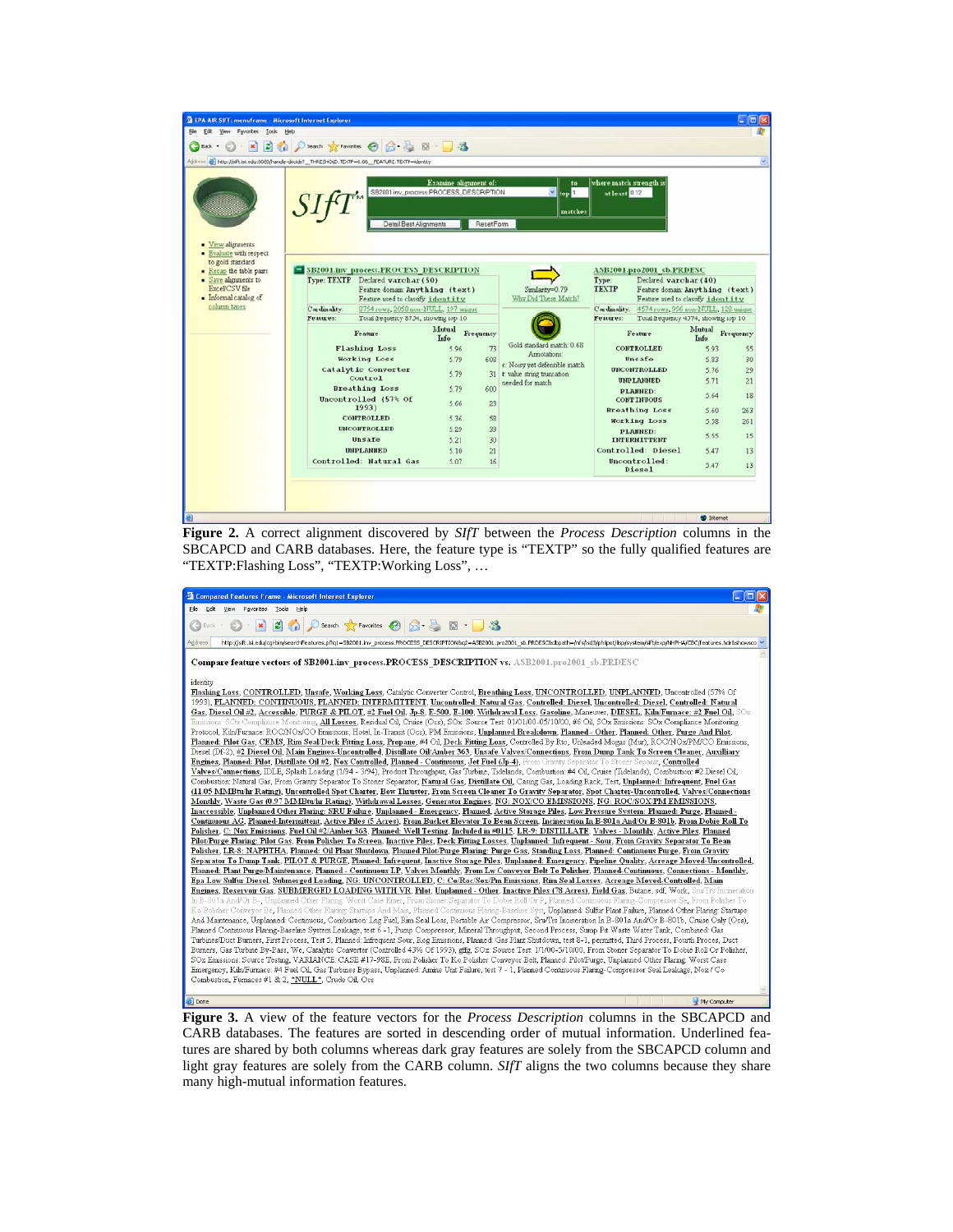changes for both the districts and CARB for 2002 (arrows *c* and *d*), we determine which mappings from *a* still hold. It is not unreasonable to expect that arrows *c* and *d* can be obtained from the district and CARB since schema changes are usually tracked from year to year within a department. Given a district's 2002 data, we can then follow the arrows *c*, *a*, and *d*, to integrate it with the CARB 2002 database, which is arrow *b* (evaluation of this step is presented in Section 5.3).

#### **5.2. Alignment results**

In this section, we evaluate *SIfT*'s ability to align columns across data sources (arrow *a* in Figure 1). For the purposes of this evaluation, we focused on the 2001 SBCAPCD and 2001 CARB data. The SBCAPCD and CARB emissions inventory databases used in our experiments each contain approximately 300 columns, thus a completely naïve human must consider approximately 90,000 alignment decisions in the worst case.

#### **5.2.1. Gold standard**

We manually aligned the SBCAPCD and CARB emissions inventories from year 2001. This alignment noted and estimated the strength of probable intrasource matches (e.g., likely foreign key or other join relationships) as well as inter-source links (typically, equivalence or subset relationships between columns of the two different databases). While some table-table correspondences and row-row partial equivalences were detected, the primary recorded results consisted of inter-source column associations.

The methodology for constructing the "gold standard" alignment was informal. It would be preferable to have a column-to-column alignment catalog agreed upon by the two agencies, but this was not available as it would require a large investment of labor on the part of our local government partners to develop. The entirety of the gold standard, including annotations, is available from the *SIfT* url: http://sift.isi.edu/.

#### **5.2.2. Precision and recall**

 $\overline{a}$ 

*SIfT* outputs for each column in a source database the columns to which it aligns in the target database<sup>2</sup>. Figure 2 illustrates a screenshot of a correct alignment discovered by *SIfT* between the *Process Description*

columns in SBCAPCD and CARB. Figure 3 illustrates why these columns are aligned by *SIfT*. It shows a view of the feature vectors for both columns. The features are sorted in descending order of mutual information; underlined features are shared by both columns whereas dark gray features are solely from the SBCAPCD column and light gray features are solely from the CARB column. *SIfT* aligns the two columns because they share many high-mutual information features.

The precision of the system is the percentage of correct alignment decisions:

$$
Precision = \frac{C}{T_A}
$$

where *C* is the number of correct alignment pairs and  $T_A$  is the total number of alignment pairs in the system alignment. This type of precision is often called microprecision. Another precision, called macro-precision, averages the average precision of each column that is being aligned.

The recall of the system is the percentage of gold standard alignment pairs,  $T_G$ , which were retrieved by the system:

$$
Recall = \frac{C}{T_G}
$$

Precision and recall measure the tradeoff between identifying alignments correctly and getting all the possible alignment. For example, a system that returns all possible alignment pairs would achieve a recall of 100% but with an abysmal precision. Increasing the threshold  $\theta$  from Section 4.3 increases the recall of the system but decreases the precision.

It is sometimes useful to have a single measure that combines precision and recall aspects. One such measure is the *F*-measure [12], which is the harmonic mean of recall and precision:

$$
F = \frac{1}{\alpha \frac{1}{R} + (1 - \alpha) \frac{1}{P}}
$$

where  $R$  is the recall and  $P$  is the precision. Typically,  $\alpha = \frac{1}{2}$  is used:

$$
F = \frac{2RP}{R+P}
$$

*F* weighs low values of precision and recall more heavily than higher values. It is high when both precision and recall are high.

Table 1 shows the results comparing the precision, recall, and *F*-measure of various different feature representations. The *Simple* system simply represents each column by the data elements it contains. The *Trigram* representation extracts letter trigram features for each field whereas the *Rich* representation extracts all

<sup>2</sup> A customizable interface to the *SIfT* toolkit is available at http://sift.isi.edu/, allowing users to create new alignments, navigate the information theoretic model, and inspect alignment decisions.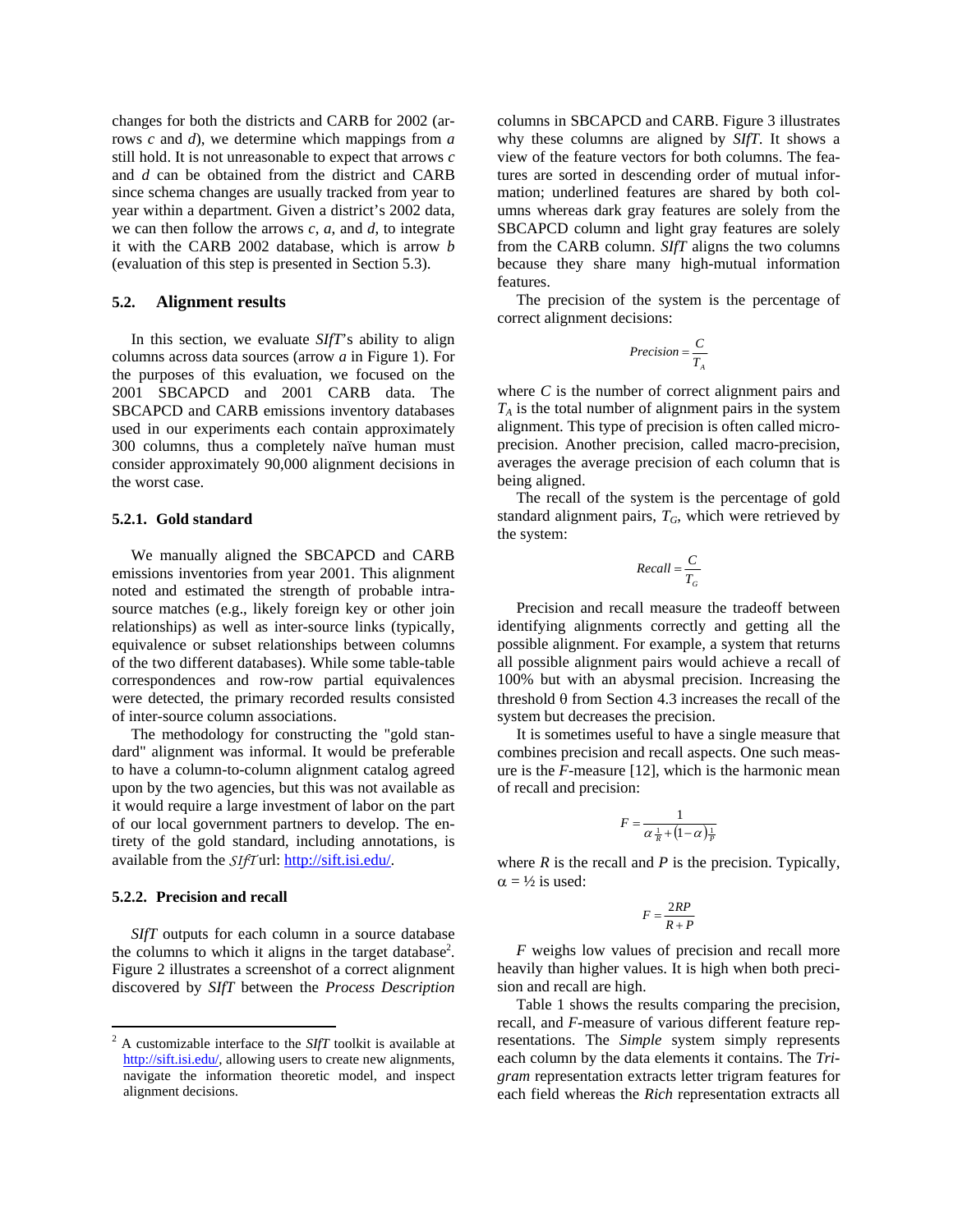|               | <b>PRECISION</b> |              | RECALL.      |              | <b>F-MEASURE</b> |              |  |
|---------------|------------------|--------------|--------------|--------------|------------------|--------------|--|
| <b>SYSTEM</b> | <b>MICRO</b>     | <b>MACRO</b> | <b>MICRO</b> | <b>MACRO</b> | <b>MICRO</b>     | <b>MACRO</b> |  |
| Simple        | 75.0%            | 65.0%        | 72.2%        | 65.0%        | 73.6%            | 65.0%        |  |
| Trigrams      | 44.4%            | 44.4%        | 81.5%        | 80.0%        | 57.5%            | 57.1%        |  |
| Rich          | 62.5%            | 57.7%        | 79.6%        | 75.0%        | 70.0%            | 65.2%        |  |

**Table 1.** Precision, recall and F-measure of different feature representations.

**Table 2.** Top-5 precision of different feature representations

| <b>SYSTEM</b> | $Top-1$ | $Top-2$ | $Top-3$ | $Top-4$ | $Top-5$ |
|---------------|---------|---------|---------|---------|---------|
| Simple        | 71.4%   | 92.9%   | 92.9%   | 92.9%   | 92.9%   |
| Trigrams      | 66.7%   | 83.3%   | 83.3%   | 83.3%   | 83.3%   |
| Rich          | 62.5%   | 93.8%   | 93.8%   | 93.8%   | 93.8%   |

possible features domains and feature types described in Section 4.1.1. Each representation uses the information-theoretic vector space model presented in Section 4.1.2.

Curiously, the *F*-measure of the simple representation is higher than the more complicated representations. This is due to the power of the mutualinformation vector-space model which in effect automatically discovers the key values of a particular data domain. By inspection, we see that the feature domains in the *Rich* representation are only useful if they have very high precision and recall (e.g., zip codes).

Table 2 shows the precision of our system where the precision indicates the percentage of columns that have at least one correct alignment in the top-5 alignments. Interestingly, if the system can find a correct alignment for a given column, then the alignment will be found in the first two returned candidate alignments. Considering only two candidate alignments for each possible column will greatly reduce the number of possible decisions made by a human expert. Assuming that each of the 90,000 candidate alignments must be considered (in practice, many alignments are easily rejected by human experts) and that for each column we output at most *k* alignments, then a human expert would have to inspect only  $k \times 300$  alignments. For  $k$  $= 2$ , only 0.67% of the possible alignment decisions must be inspected, an enormous saving in time.

#### **5.3. Projecting** *SIfT* **alignments**

In the previous section, we evaluated *SIfT*'s ability to align columns across databases. Now, we evaluate the task of integrating new data as it becomes avail-

able each year (arrow *b* in Figure 1). Using the design in Figure 1, we automatically integrated 2002 VCAPCD and 2002 SBCAPCD databases with CARB's 2002 database using historical 2001 data. Unlike in Section 5.2, since CARB provided us with their 2002 databases, we have a true gold standard against which to compare our integration.

For both VCAPCD and SBCAPCD, we randomly sampled 50 columns in the automatically integrated CARB 2002 databases. A human judge was asked to classify each aligned column according to the following guidelines:

- *Correct:* The column is aligned correctly according to the gold standard.
- *Partially Correct:* The aligned column is a subset or superset of the gold standard alignment. This situation arises when only a selection of the column is transferred to CARB or when a join must be performed on the district tables to match the CARB schema. We must look beyond simple column alignments to solve these problems, which is beyond the scope of this paper.
- *Incorrect:* The column is not aligned correctly according to the gold standard.

Table 3 shows the results of our evaluation. The accuracy of the system is computed by adding one point for each *correct* alignment, half a point for each *partially correct* alignment, no points for each *incorrect* alignment, and then dividing by the sample size.

Some district columns do not get integrated into the CARB database (i.e., *SIfT* does not find any alignment for these columns). In our 50 random samples for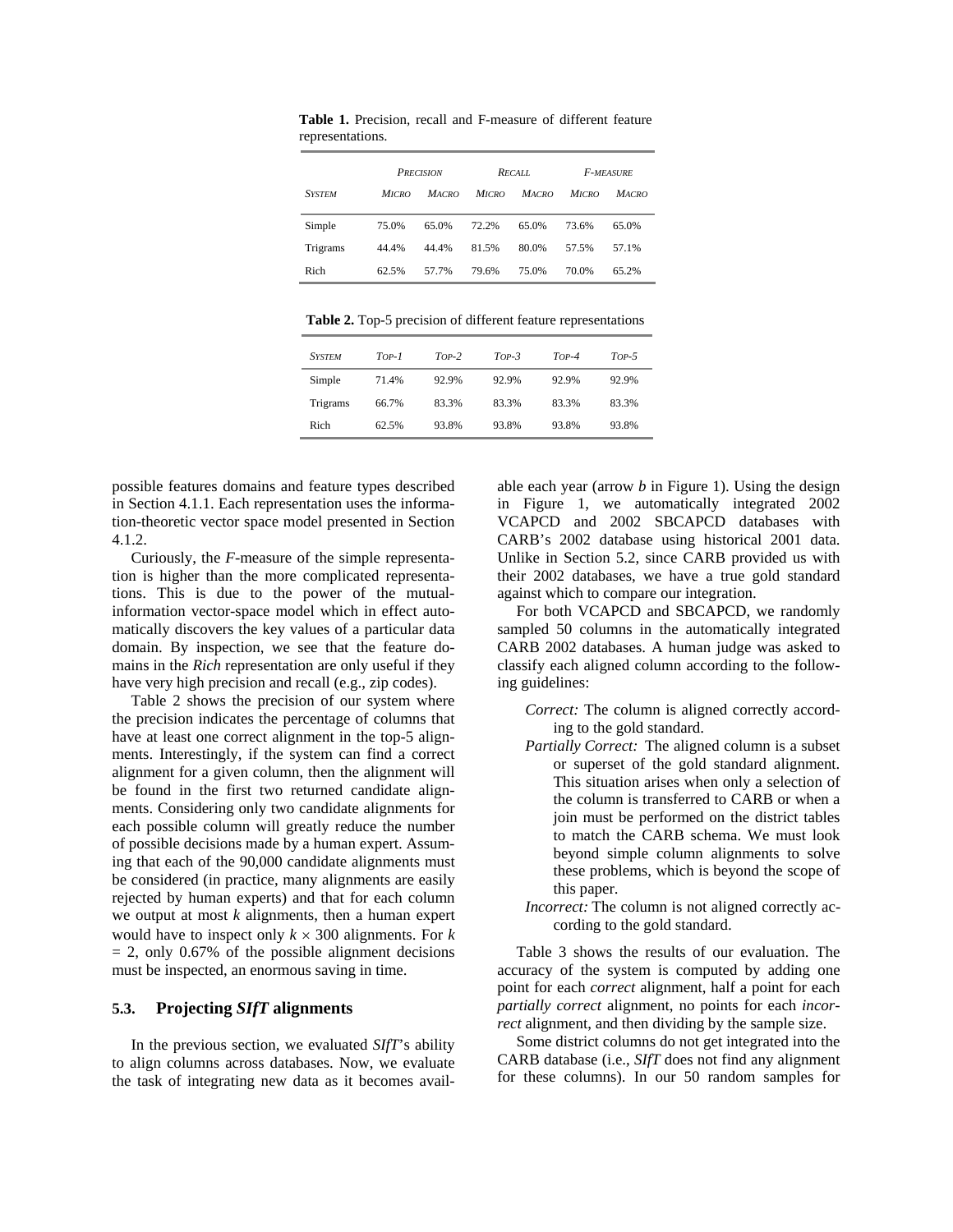**Table 3.** Evaluation results for automatically generating a CARB 2002 database from VCAPCD and SBCAPCD 2002 databases. A human judge evaluated random column alignments against a gold standard provided by CARB.

|                | <b>SAMPLE SIZE</b> | <b>CORRECT</b> | <b>PARTIALLY</b><br>CORRECT | <b>INCORRECT</b> | $ACCURACY*$ |
|----------------|--------------------|----------------|-----------------------------|------------------|-------------|
| <b>VCAPCD</b>  | 50                 | 25             |                             | 20               | 55%         |
| <b>SBCAPCD</b> | 50                 | 22             | 15                          | 13               | 59%         |

\* Alignments judged as partially correct count ½ points towards the accuracy.

**Table 4.** Accuracy of the *Top*-*K* alignments, according to the similarity metric described in Section 4.2, for the 50 random samples from VCAPCD and SBCAPCD.

|                | $Top-1$ | $Top-5$ | $Top-10$ | $Top-25$ | $Top-50$ |
|----------------|---------|---------|----------|----------|----------|
| <b>VCAPCD</b>  | 100%    | 100%    | 60%      | 70%      | 55%      |
| <b>SBCAPCD</b> | 100%    | 100%    | 95%      | 76%      | 59%      |

VCAPCD, nine columns were left unaligned by *SIfT*, of which six were correct and three were incorrect.

Error analysis shows that *SIfT* is particularly bad at aligning binary (Yes/No or 0/1) columns. Here, the mutual information vector-space model is not useful since binary values are shared by many columns. Such columns, which are easily identified, should be aligned by a separate process. For example, we might simply compare the ratio of 0's vs. 1's or even compare the raw frequency of 0's and 1's. Likely, however, more complex table and row analysis is needed. A possible avenue for future work is to use Kang and Naughton's algorithm [7], described in Section 2, to align these uninformative columns using the other alignments discovered by *SIfT* as seeds.

Each *SIfT* alignment includes a similarity score, as described in Section 4.2. This similarity can be viewed as *SIfT*'s confidence in each alignment. For both VCAPCD and SBCAPCD, we sorted the 50 randomly sampled alignments in descending order of *SIfT* confidence and measured the accuracy for the Top-*K* alignments, for  $K = \{1, 5, 10, 25, 50\}$ . Note that for binary columns, *SIfT* disregards the similarity score and assigns a 0 confidence score. The results are illustrated in Table 4. As expected, the higher the confidence *SIfT* has in a particular alignment, the higher the chances that this alignment is correct.

### **6. Conclusions and future work**

We proposed an information theoretic model, called *SIfT*, for performing data-driven column alignments. We have applied *SIfT* to the task of aligning the Santa Barbara County Air Pollution Control District and Ventura County Air Pollution Control District's

2001 and 2002 emissions inventory databases with the California Air Resources Board statewide inventory database. *SIfT* yielded 75% precision and 72.2% recall on the column alignment task. On the task of integrating new district data with the statewide database, we achieved 55% accuracy for Ventura County and 59% accuracy for Santa Barbara County.

This work has the potential to significantly reduce the amount of human work involved in creating single-point access to multiple heterogeneous databases. This problem is faced by thousands of large enterprises with numerous data collections, from Government agencies at all levels to the chemical and automotive industries to startup companies that link together and integrate websites. By automatically postulating mappings across databases/metadata, our algorithms can enable the database wrapper builder (whether fully manual or semi-automated) to work more quickly and effectively. It will also help with the creation of metadata standards.

## **7. References**

- [1] Ambite, J.L.; Arens, Y.; Gravano, L.; Hatzivassiloglou, V.; Hovy, E.H.; Klavans, J.L.; Philpot, A.; Ramachandran, U.; Ross, K.; Sandhaus, J.; Sarioz, D.; Singla, A.; and Whitman, B. 2002. Data Integration and Access: The Digital Government Research Center's Energy Data Collection (EDC) Project. In W. McIver and A.K. Elmagarmid (eds), *Advances in Digital Government*. pp. 85–106. Dordrecht: Kluwer.
- [2] Baru, C.; Gupta, A.; Ludaescher, B.; Marciano, R.; Papakonstantinou, Y.; and Velikhov, P. 1999. XML-Based Information Mediation with MIX. In *Proceedings of Exhibitions Program of ACM SIGMOD International Conference on Management of Data*.